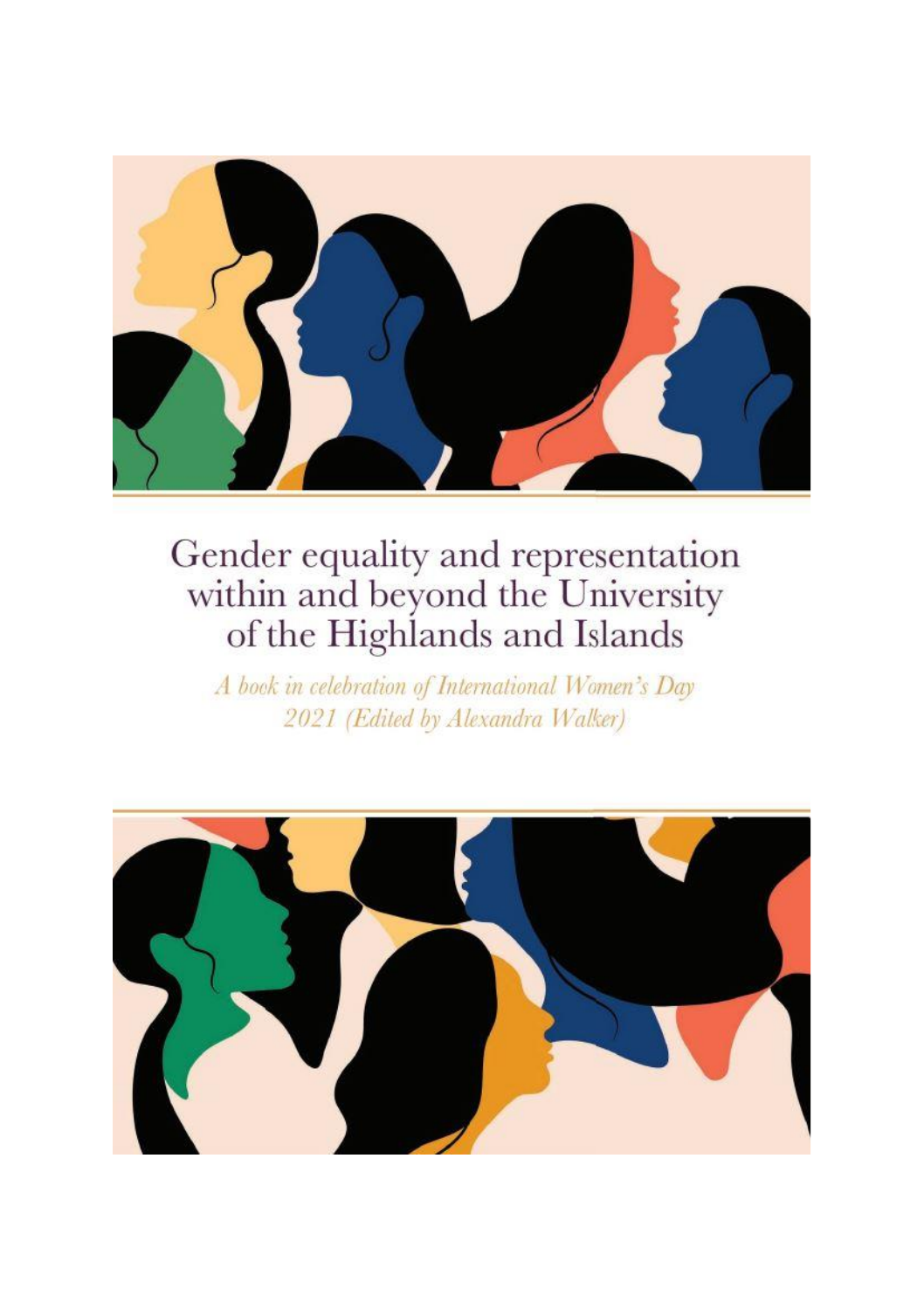## **Foreword**

Dr Natalie Jester | [njester@glos.ac.uk](mailto:njester@glos.ac.uk) Lecturer in Sociology and Criminology, School of Natural and Social Sciences University of Gloucestershire

My grandmother, Barbara, was born in the year 1930. She had always been academic and had a lifelong interest in learning: reading, writing, and especially languages. She had been evacuated as a child during World War Two and her parents died within quick succession. She was adopted and raised by a family who owned a shoe shop and, thus, when she was older (and after an initial delay due to the war) she was fortunate enough to go to University. She graduated with a degree in German and Latin in 1952 from the University of Bristol, an institution that I myself would first graduate from 59 years later. Whilst my grandmother always recognised the immense privilege she had in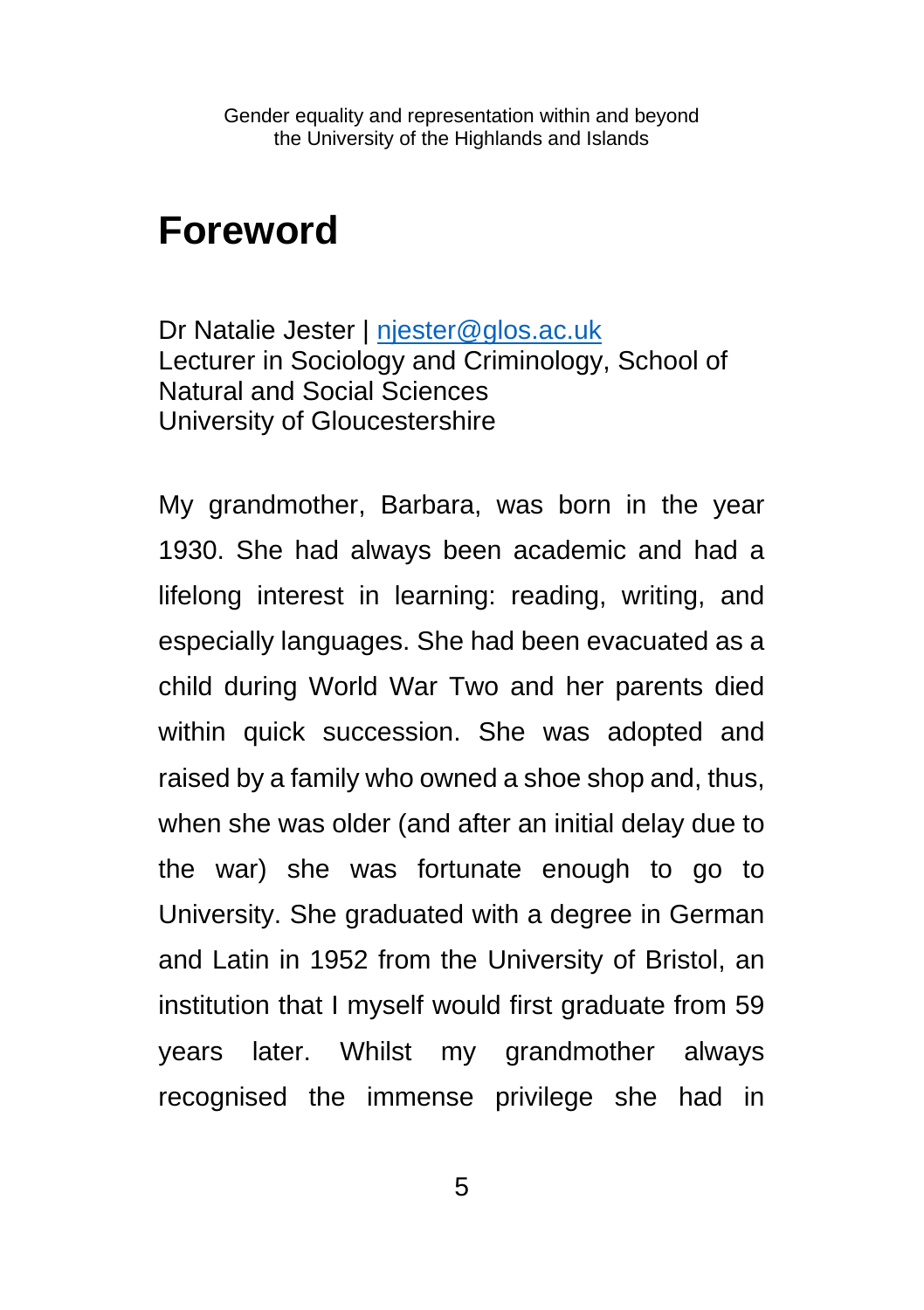attending University at this time, as a woman, she was always reflective of the opportunities that might have passed her by on account of her gender. For my other grandmother, Maureen, who was born around the same time, education was not really an option as an adult; she had her first child at 17, after which time she worked briefly as an auxiliary nurse. After this, she dedicated her life to her family, including supporting her granddaughter in her education every step of the way. Why am I telling you this? Isaac Newton said, "If I have seen further, it is by standing upon the shoulders of giants" and, whilst it would surely make my grandmothers blush to hear it, they were giants to me, shaping the ways in which I would engage with my own higher education. I am, therefore, starting here because there are so many women who have gone before us that have made it possible for other women (including myself) to claim their educational space, from grandmothers, to those leading social change, to lecturers, to librarians. One of the things I like most about this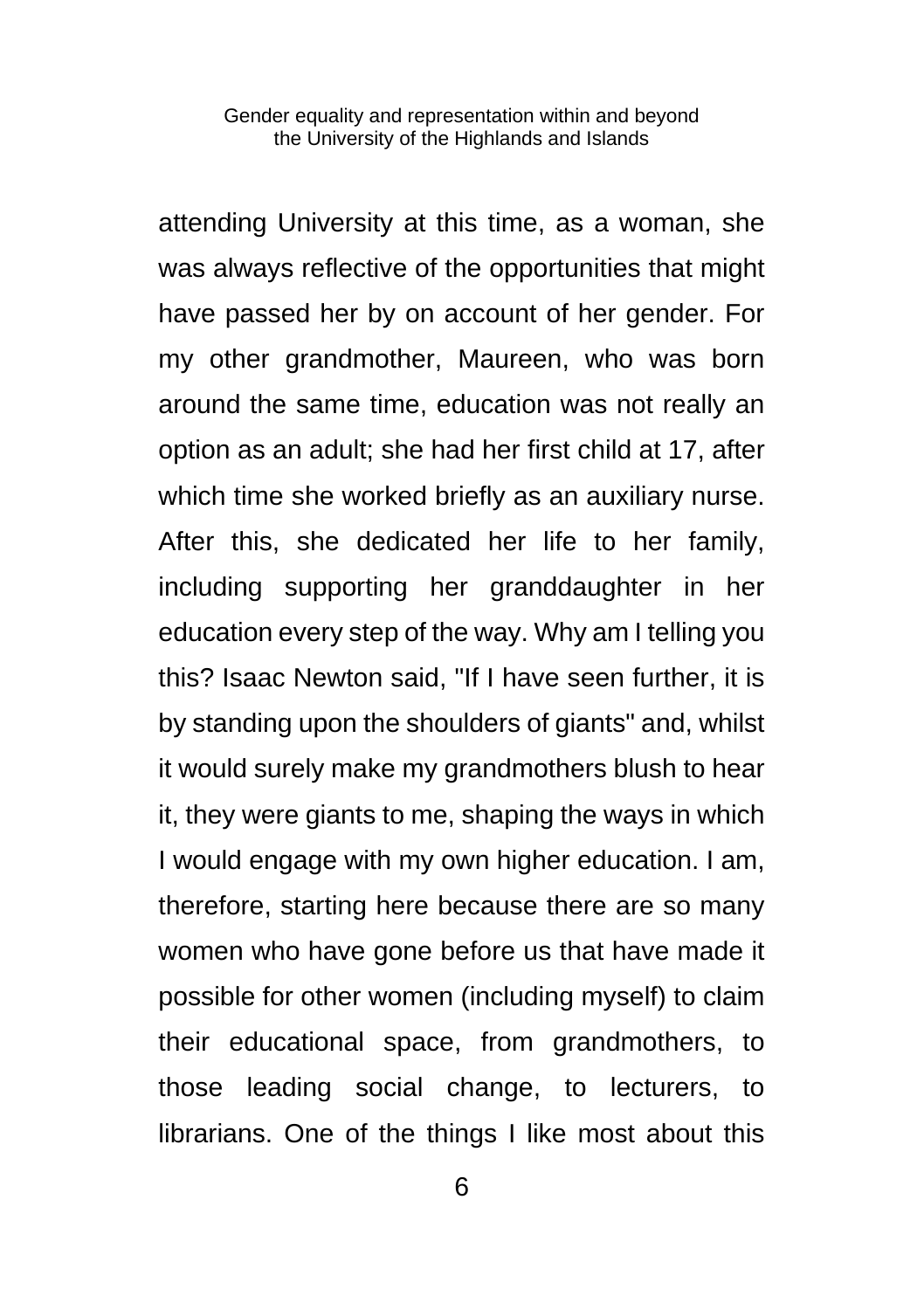book is its quiet challenge to all of us to build on this work, to do better in our own roles. As I see it, then, this book builds on the work of the past, driving us further towards gender equality across a whole range of areas.

Women's equality – my starting point for this foreword, written for International Women's Day 2021 – is an issue from top to bottom within further and higher education. Women hold disproportionately low percentages of senior positions even today, are under-represented in reading lists in many programmes, and can find themselves unwelcome in more traditionally male areas of education. This matters for a variety of reasons: descriptive representation, as I have explained elsewhere drawing upon analyses of women in legislatures, is where the institution resembles the society from which it is drawn and is important for reasons of fairness. Secondly, however, substantive representation is where a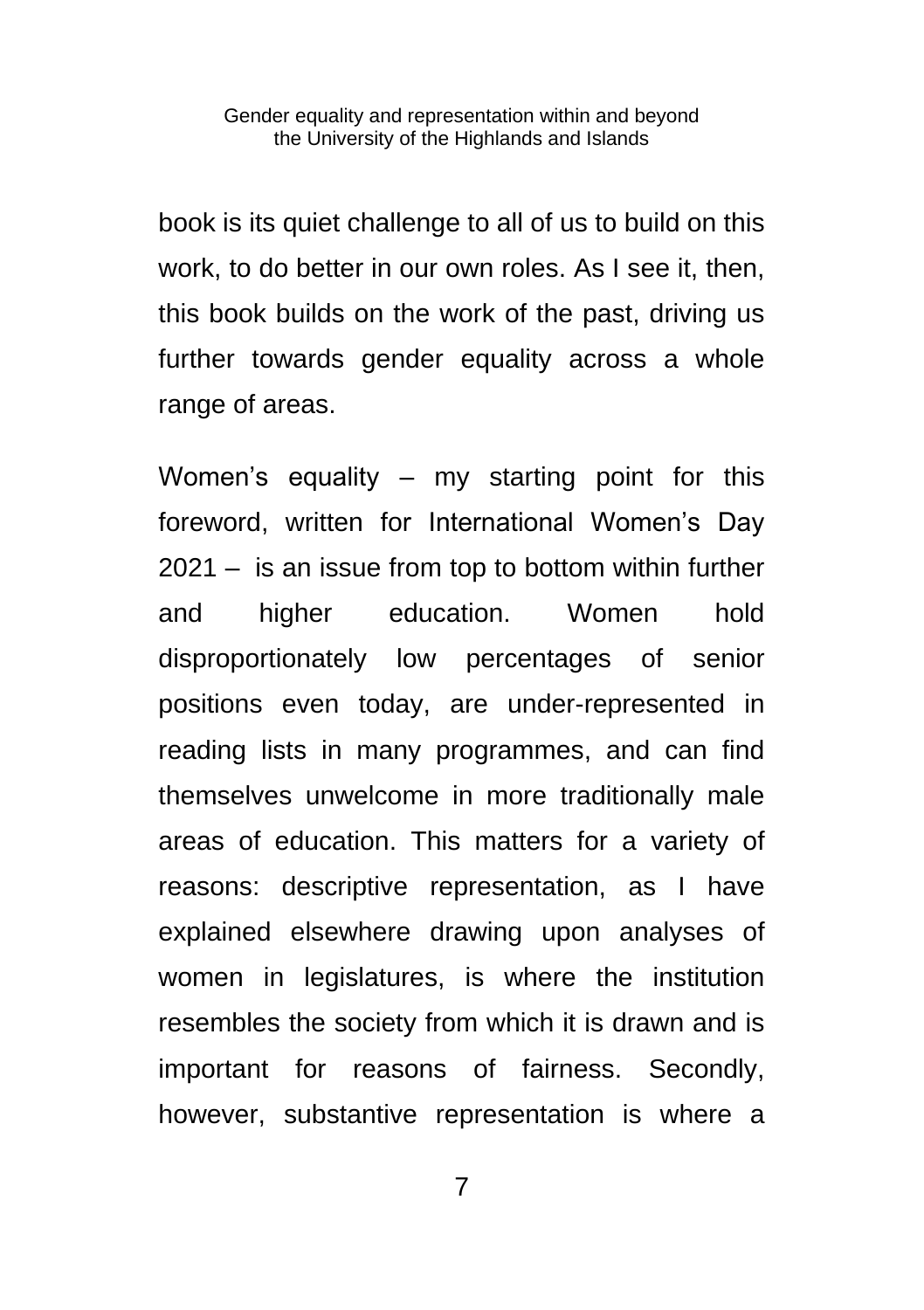group's interests are represented and attended to, and this is also important here. Whilst they may not put it in these terms, both descriptive and substantive representation are things that students want and are increasingly vocalising their desire for. Neither of these types of representation alone or enough to ensure that women can flourish in further and higher education but together they are a good starting position. Under-representation is even more stark when we consider this from an intersectional perspective. Dr Nicola Rollock, for example, has found that there are almost no black female professors in the United Kingdom. Despite successes that we may have had since my grandmother's time at university, we still have some way to go towards ensuring gender equality in further and higher education.

As I sit down to write this foreword today, it has been over one year since the UK became gripped by the COVID-19 pandemic. None of us in the further and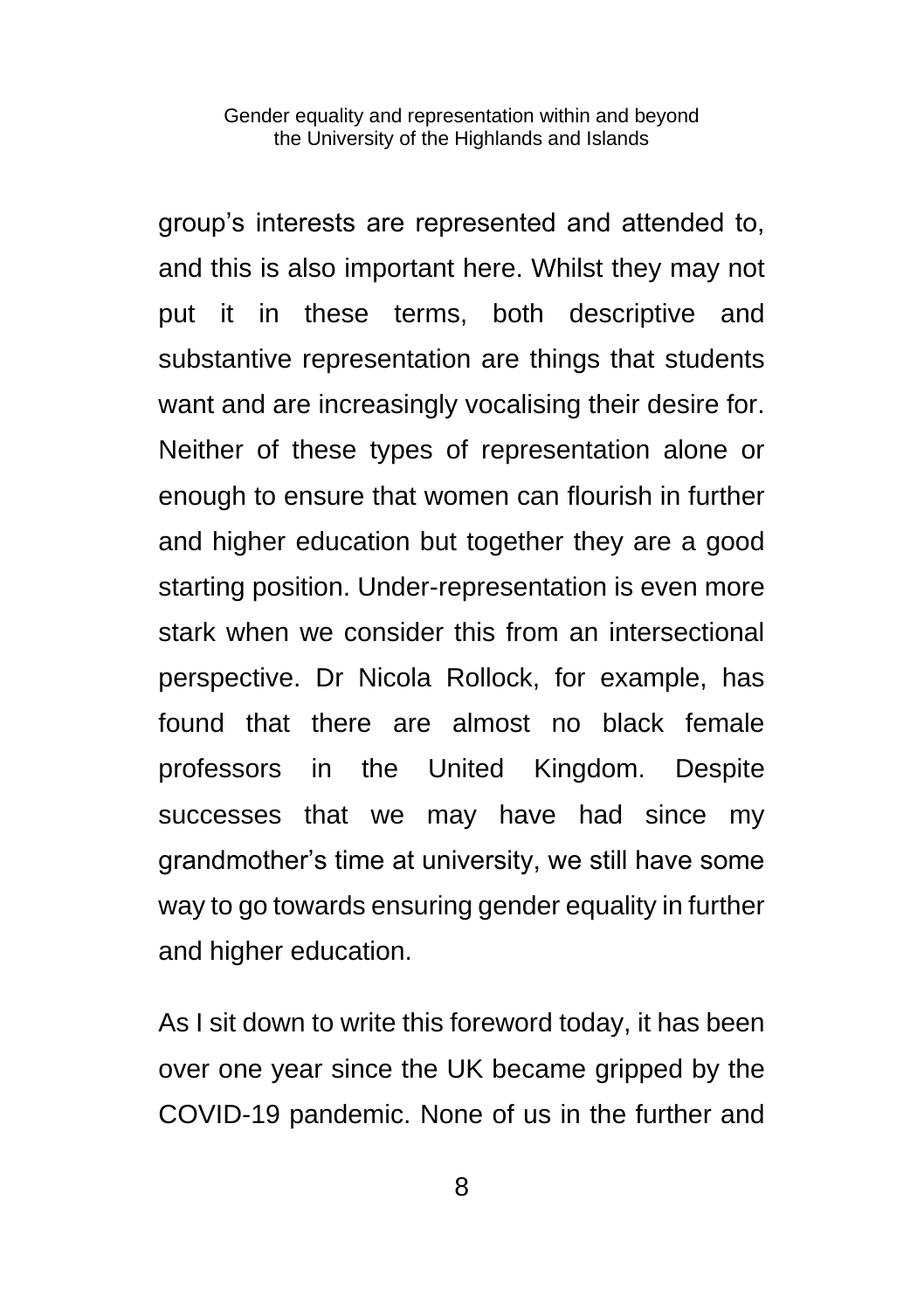higher education sector were sure at the start how the pandemic would impact us, however, it became obvious quite quickly that it was going to pose challenges across a range of areas, especially with respect to equalities. I am not a parent, but one of the things that was evident almost immediately was that women were struggling to provide childcare and perform academic work at the same time. In terms of our teaching there were a range of other inequalities to consider, from sinophobia and its impact upon our East Asian students in particular, to class disparities that made it harder to engage with online learning due to a lack of technology and suitable home Wi-Fi equipment. Why would I want to remind us of this pandemic by immortalising it in this foreword? Because it shows us that there are often equalities issues that we don't see: the pandemic has made it much harder to look away from these. It is a reminder that we all need to work together to solve issues of inequality, whether these relate to gender, race, class, disability, sexuality, or (most likely) all at once.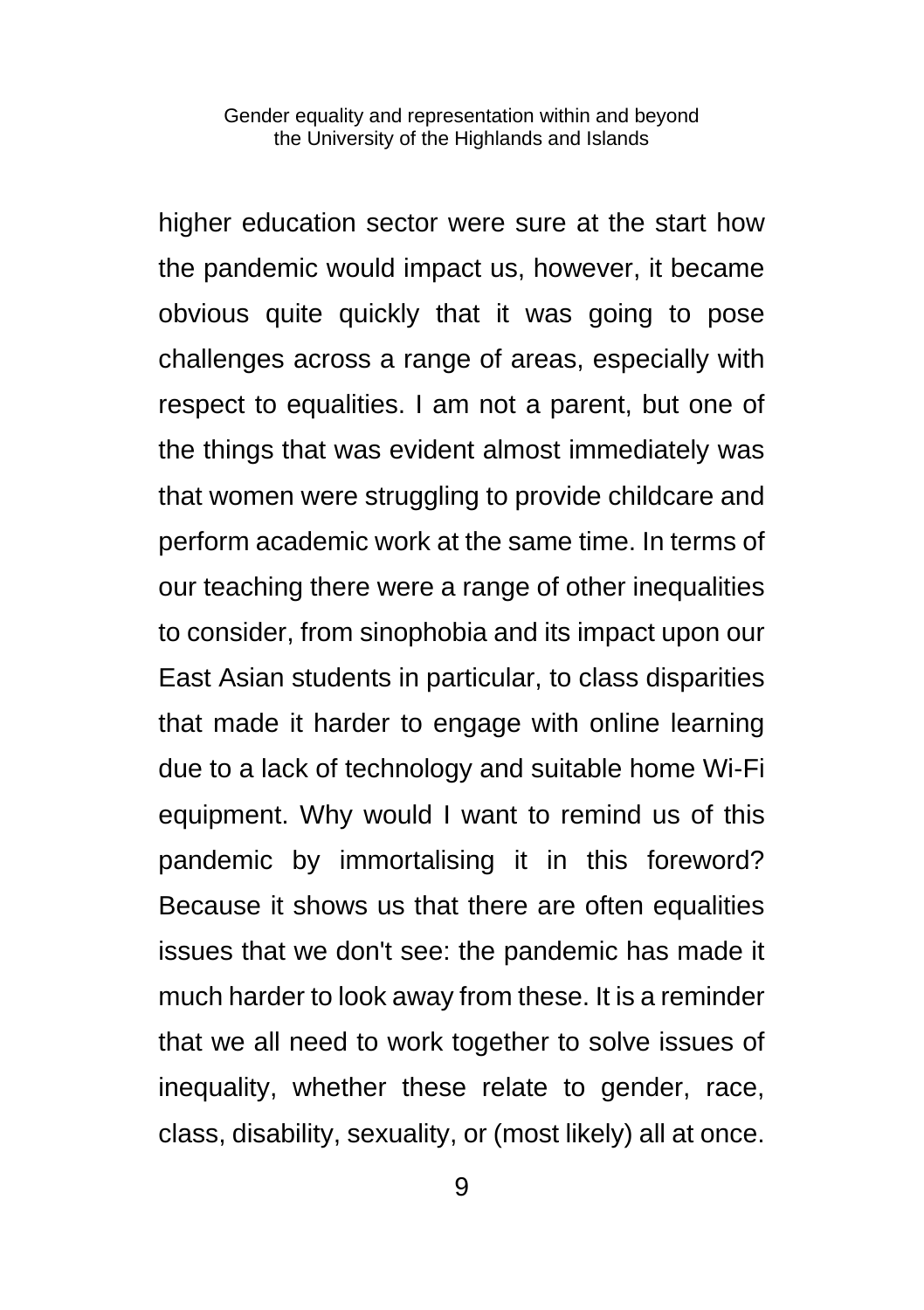The pandemic has caused us to re-focus upon some equalities issues and to work harder to create solutions to the problems that we have. I am hopeful that this has reminded us of the importance of embedding equality considerations, both in our work with students and for ourselves as practitioners. As identified by numerous chapters of this book, one of the key changes in recent years has been the opening of the Internet to the public and its increased influence in day-to-day life. The Internet causes a variety of challenges from a gender perspective however, one positive is the potential to use the Internet as a site for raising awareness, community building, and taking action. With the pandemic complicating face to face meeting and organisation, there are perhaps now new and creative ways in which we might approach improving gender equality in further and higher education that we might not have considered before.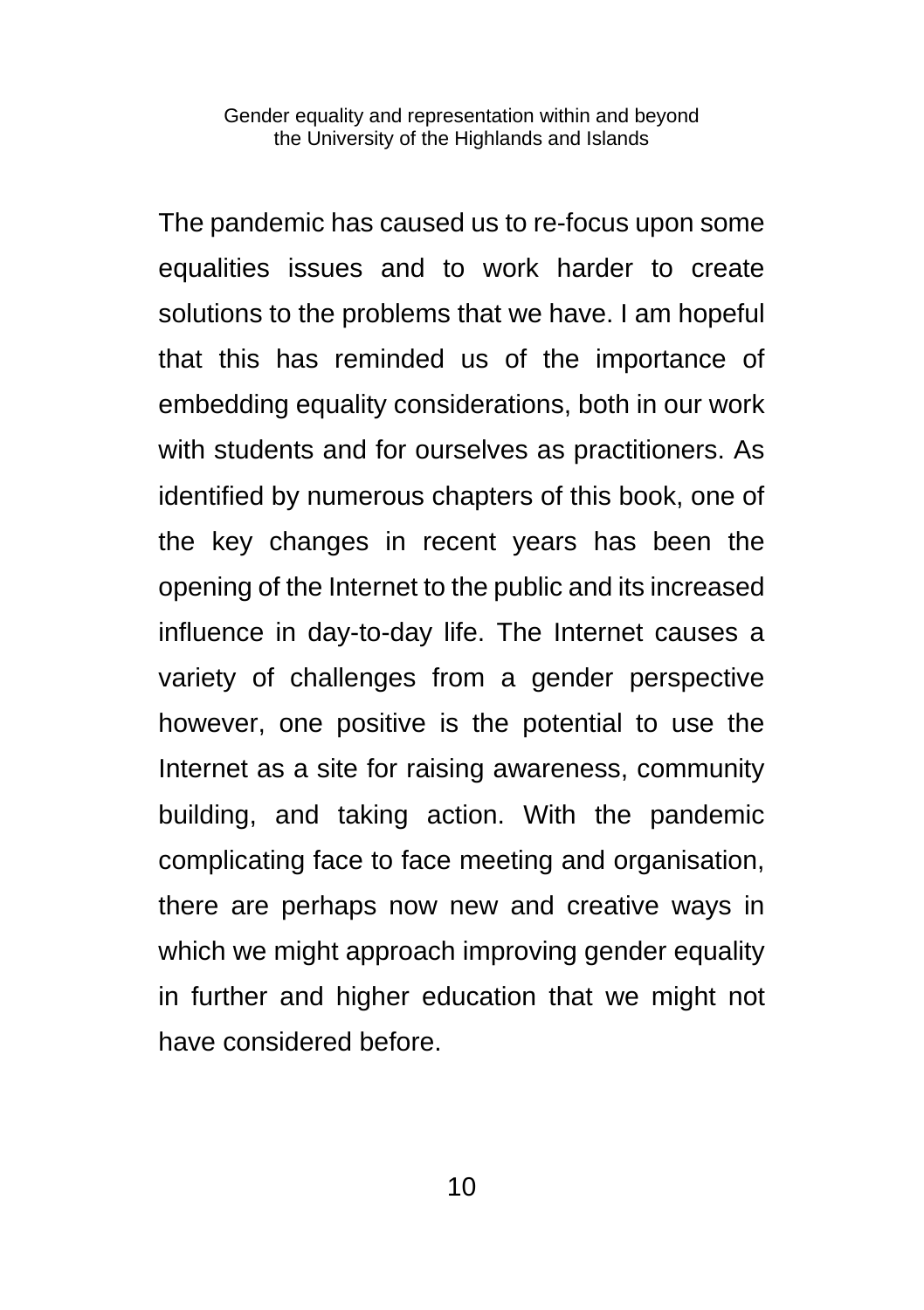The range of topics covered in this book is a broad one, from holding space for autistic women in science technology, engineering and maths subjects, to the use of women's networks in further and higher education, to the need for a dedicated library attention to the issue of gender. I think this range of subjects makes clear just how important the subject of gender is; it is not simply something that should be bolted onto many modules in the last class of the term (which is sadly still the case in some places), it is a subject in itself. It is, however, also an important organising structure within further and higher education itself, with a wide range of difficulties and as a result a wide range of solutions. As a result of its laudable aims, I am especially pleased to be contributing this foreword having come to know some of the participants in this book through the delivery of a talk for the University of Highlands and Islands on the subject of feminist curriculum activism. This book will provide a useful resource for anyone in further and higher education who has an